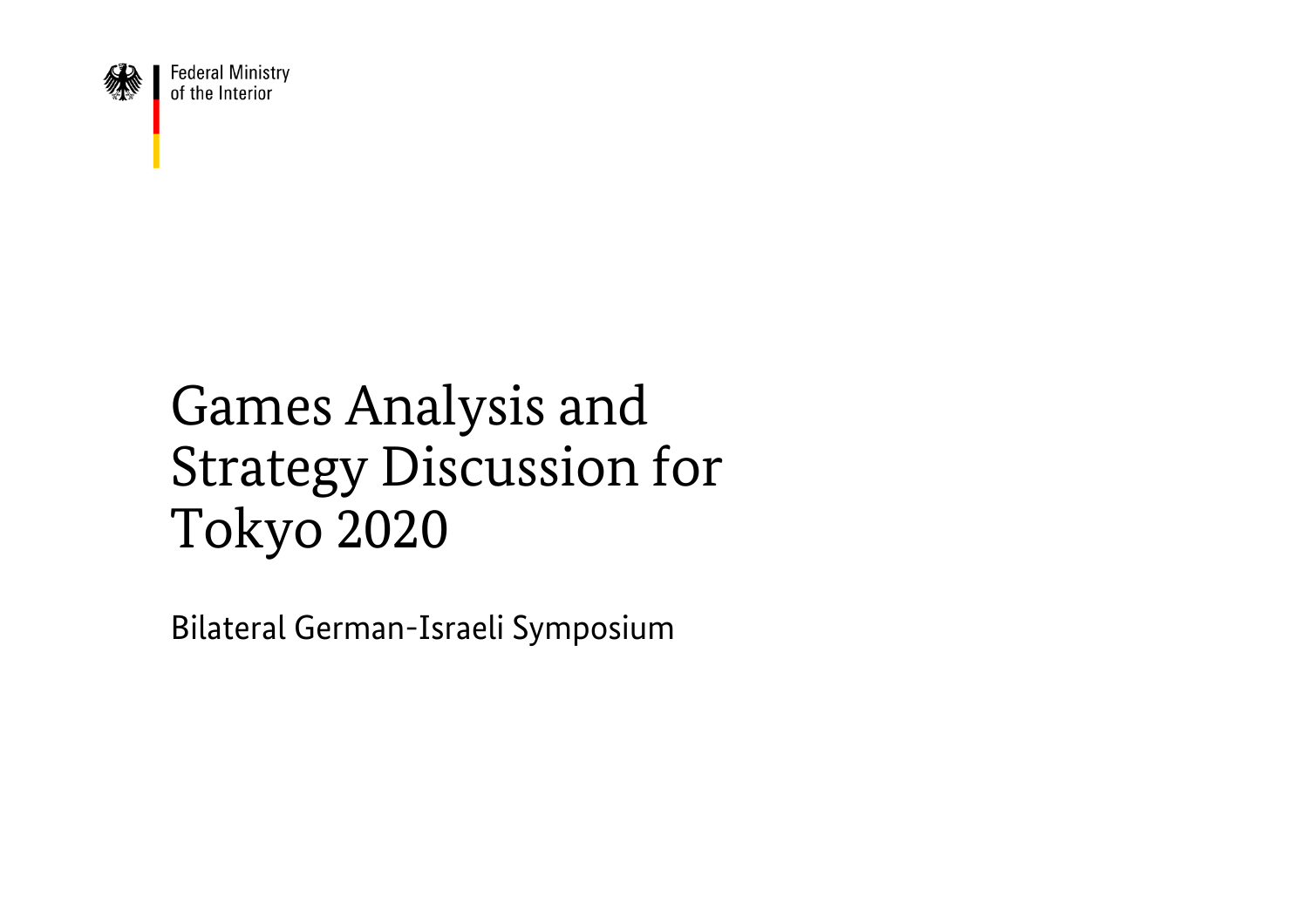

# Results Rio Olympic Games

|            | G  | S              | Β  | Sum | Sum 1-8 |
|------------|----|----------------|----|-----|---------|
| <b>USA</b> | 46 | 37             | 38 | 121 | 219     |
| GBR        | 27 | 23             | 17 | 67  | 135     |
| <b>CHN</b> | 26 | 18             | 26 | 70  | 151     |
| <b>RUS</b> | 19 | 18             | 19 | 56  | 111     |
| <b>GER</b> | 17 | 10             | 15 | 42  | 105     |
| <b>JPN</b> | 12 | 8              | 21 | 41  | 88      |
| <b>FRA</b> | 10 | 18             | 14 | 42  | 111     |
| <b>KOR</b> | 9  | $\overline{3}$ | 9  | 21  | 50      |
| <b>ITA</b> | 8  | 12             | 8  | 28  | 85      |
| <b>AUS</b> | 8  | 11             | 10 | 29  | 100     |
|            |    |                |    |     |         |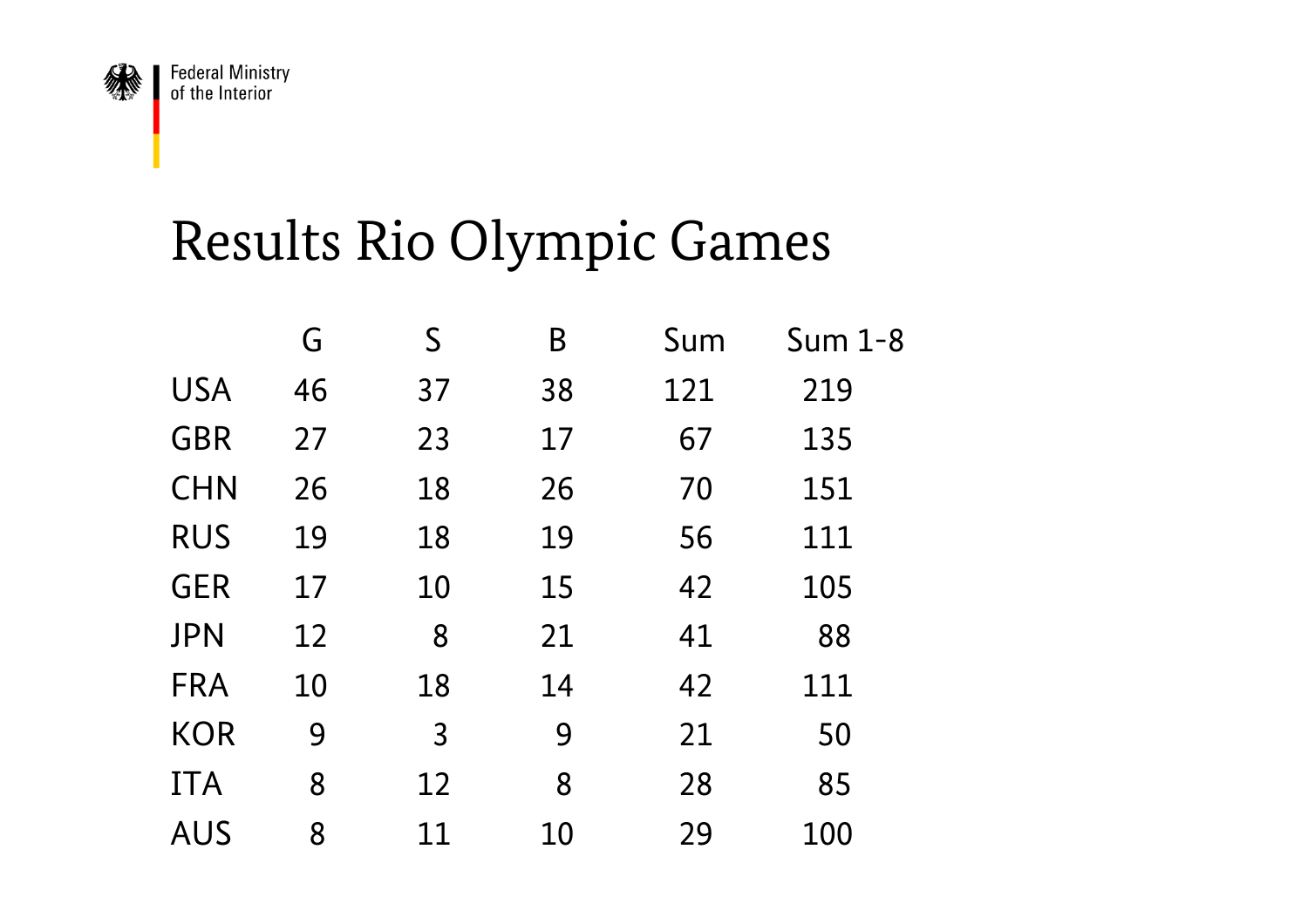

#### Medals Rio - London

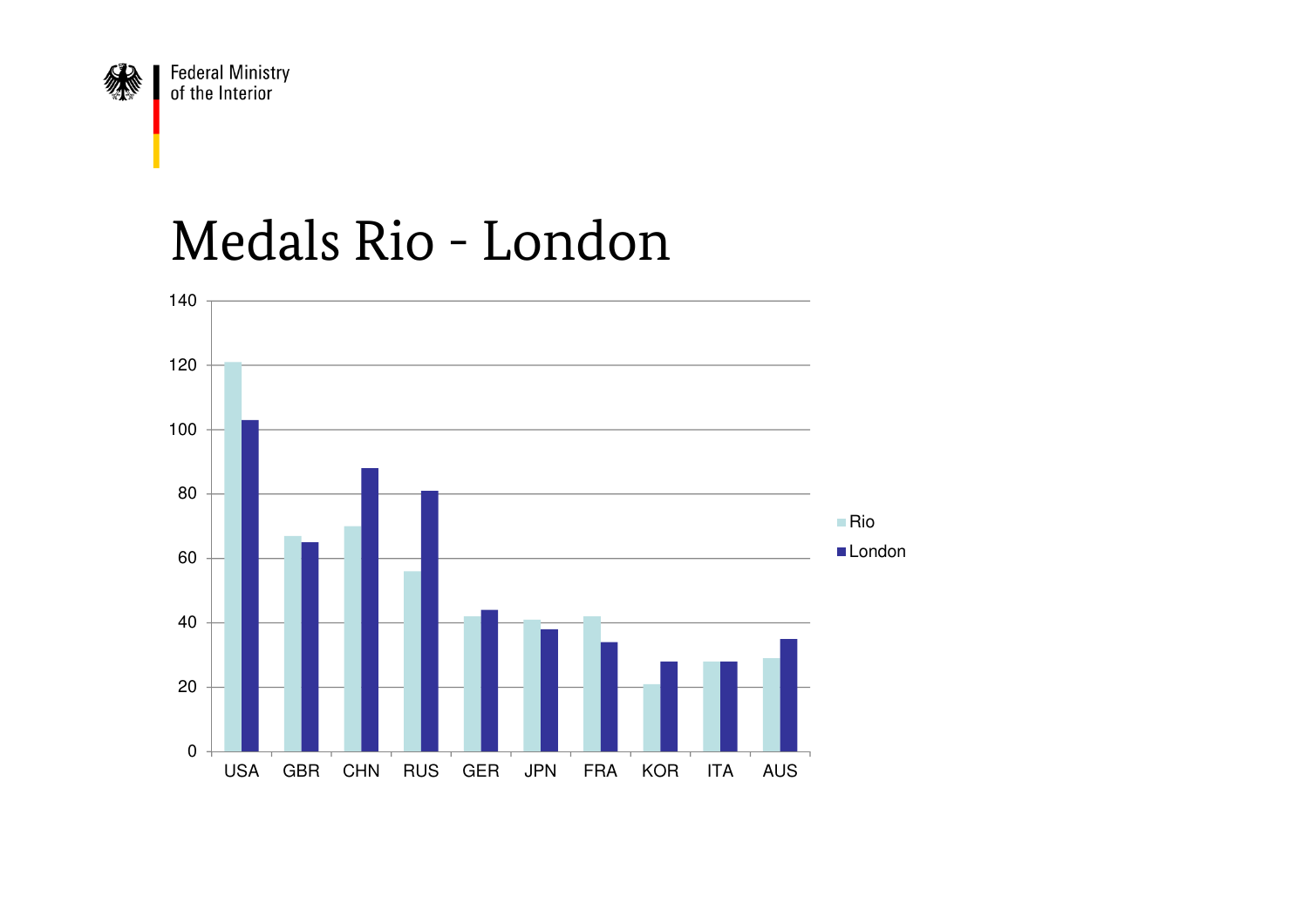

#### Place 1 – 8 Rio - London

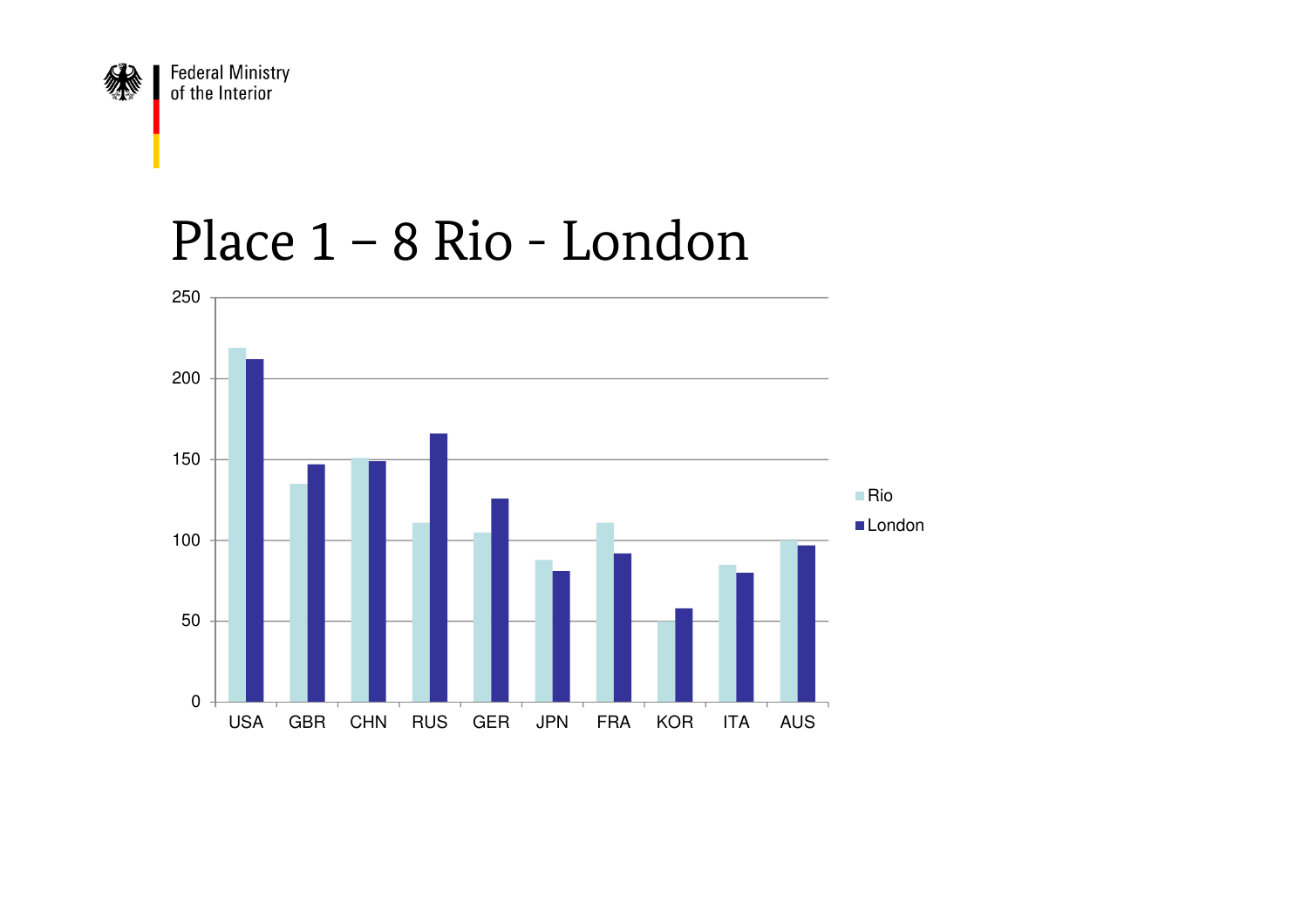

#### Goal - Result

| Sport               | <b>Medals</b> |                | Finals                    |
|---------------------|---------------|----------------|---------------------------|
|                     | Goal          | Result         | Result<br>Goal            |
| Cycling             | $5 - 9$       | $\overline{2}$ | $14 - 16$<br>8            |
| Weightlifting       | $0 - 1$       | 0              | $\overline{2}$<br>0       |
| Equestrian          | $3 - 5$       | 6              | 12<br>7                   |
| <b>Badminton</b>    | $0 - 1$       | 0              | $2 - 4$<br>0              |
| <b>Boxing</b>       | $1 - 3$       | $\mathbf 1$    | $3 - 5$<br>$\overline{2}$ |
| Fencing             | $2 - 3$       | 0              | 7<br>$\mathbf 1$          |
| Canoing             | 8             | 7              | $13 - 16$<br>14           |
| <b>Athletics</b>    | $4 - 6$       | 3              | $18 - 20$<br>17           |
| Rowing              | $2 - 4$       | $\overline{3}$ | $10 - 14$<br>6            |
| Shooting            | $2 - 3$       | 5              | $7 - 10$<br>9             |
| Swimming            | $3 - 7$       | $\mathbf 1$    | $21 - 25$<br>13           |
| <b>Table Tennis</b> | $1 - 2$       | 3              | 3<br>4                    |
|                     |               |                |                           |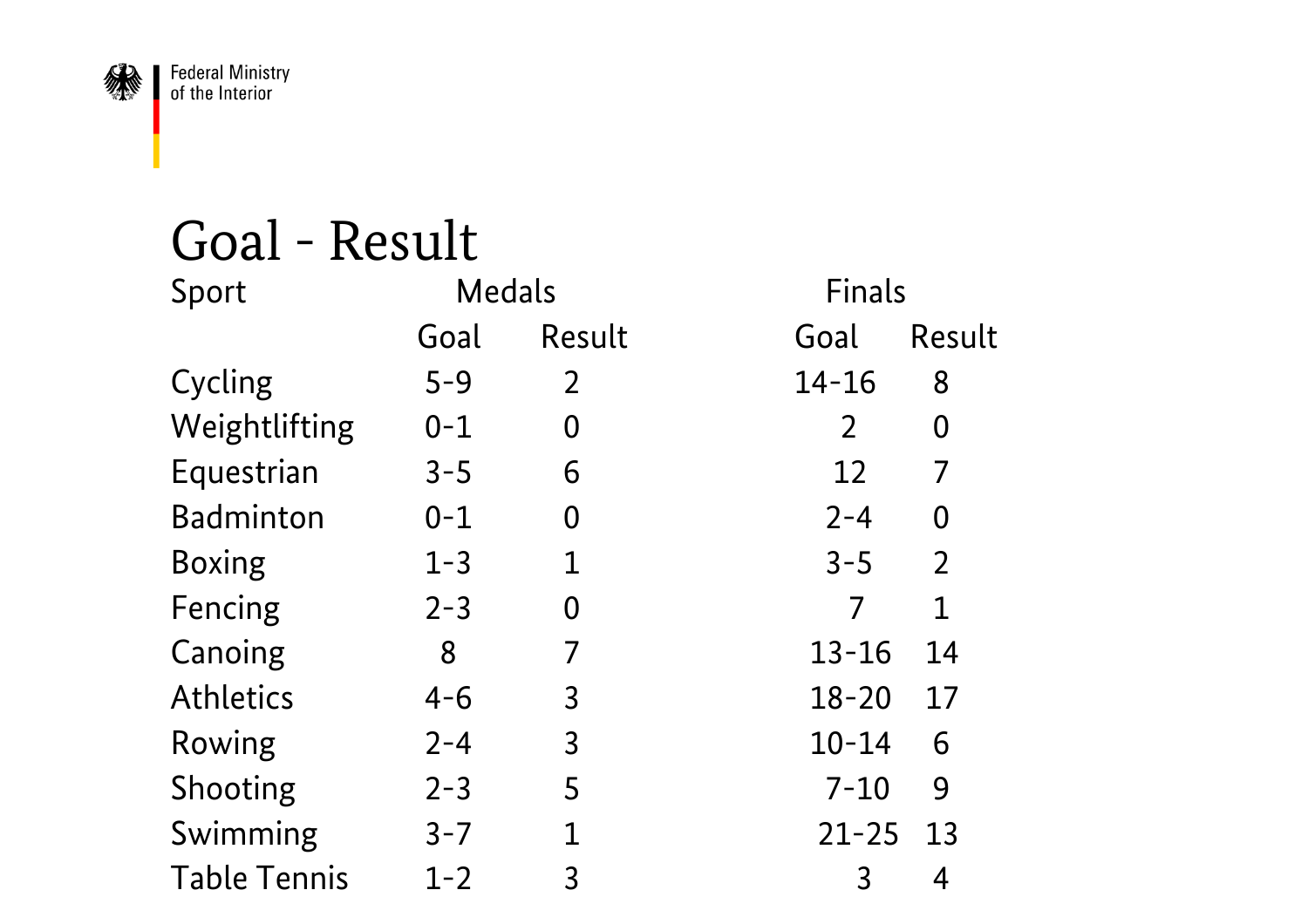

# Result

- $\bullet$ 19 Sports with Medals, 9 Sport with Gold Medals
- $\bullet$ 8 Sports under Top 3 Nations
- $\bullet$  Canoing, Equestrian, Shooting, Rowing, Athletics (Throwing) reach half of Medals
- $\bullet$ But:
- $\bullet$  13 of 37 Olympic Sports did not participate or have no Final-Result (Top 1-8)
- $\bullet$ Athletics and Swimming: 38% of all Medals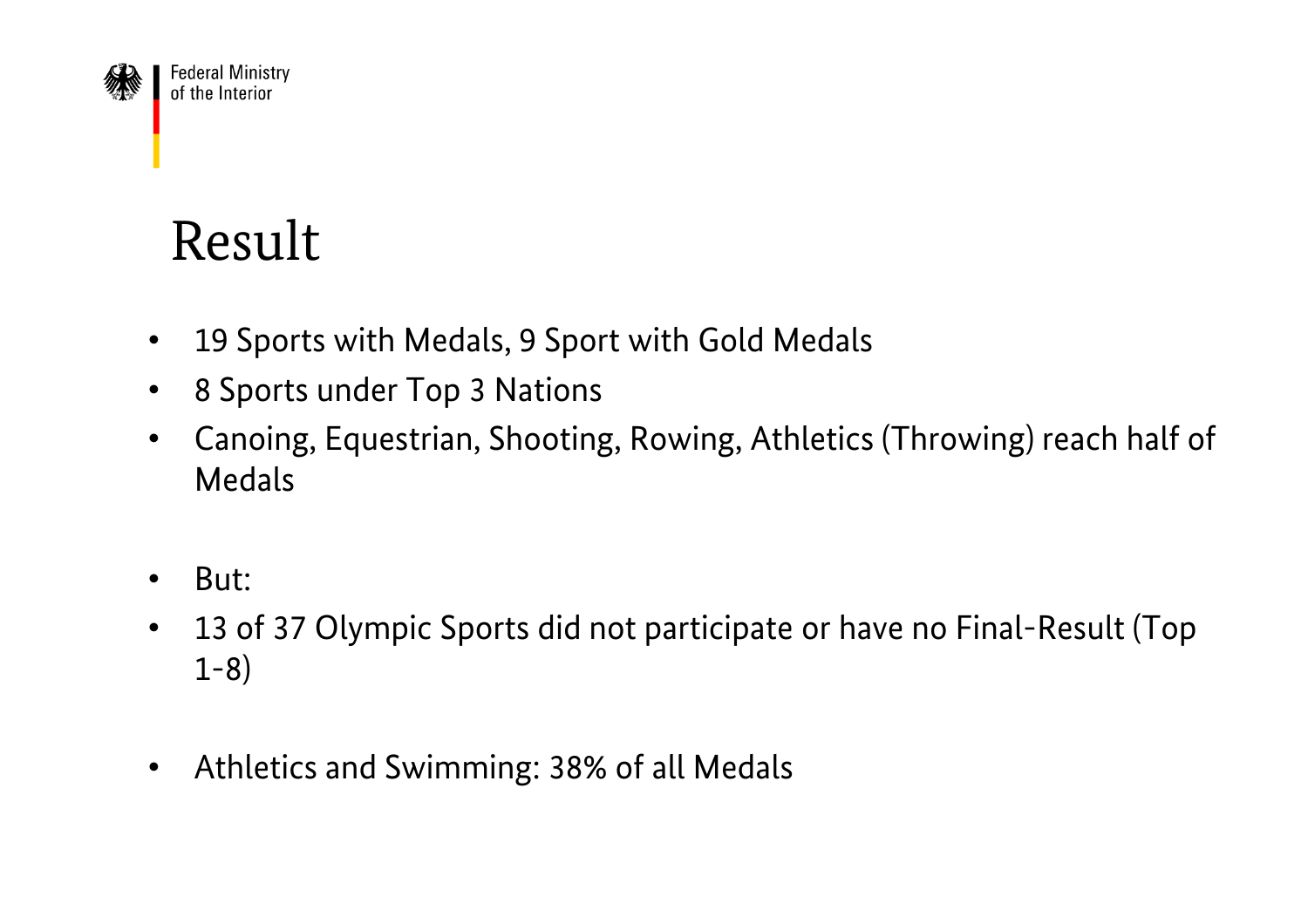

# Analysis

- •Countries with Medals
- $\bullet$ Success and Money
- $\bullet$ • Germany significant less Finals-Results (16%), from the Top Nations only<br>Keres has similar Result (1494) Korea has similar Result (14%)
- $\bullet$ Athlets behind the Top are missing
- $\bullet$  306 Disciplins in Rio – 304 were supported by the government the years before (no founding in Football)
- $\bullet$ 224 Disciplins could qualify for Rio (73,6%) – London 59%
- $\bullet$ 17,8 % of the Disciplins won a Medal – London 25%
- $\bullet$ United Kingdom:
- $\bullet$ Disciplins: 201; 31,8% with Medals